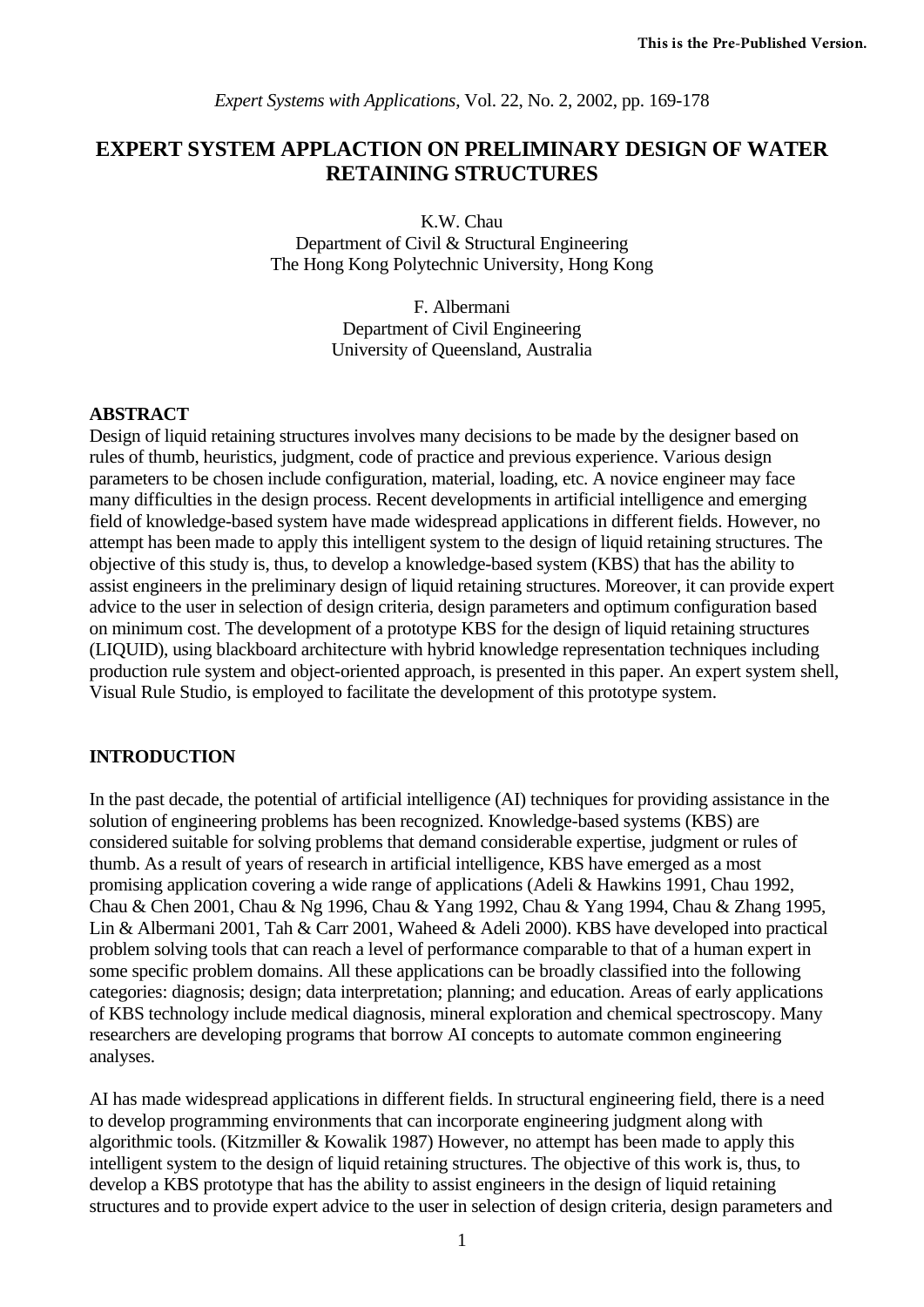optimum structural section based on minimum cost. The development of a KBS in design of liquid retaining structures (LIQUID), using blackboard architecture with hybrid knowledge representation techniques including production rule system and object-oriented approach, is presented. An expert system shell, Visual Rule Studio, is employed to facilitate the development of this prototype system. It is a coupled system in which AI-based symbolic processing is combined with the traditional numerical processing. The KBS developed is based on British Standards Code of Practice BS8007: 1987: Design of concrete structures for retaining aqueous liquids (British Standards Institution 1987).

KBS are interactive computer programs that mimic the decision making and reasoning processes of human experts in solving a specific complex problem, by providing expert advice, answering questions, and justifying their conclusions. Figure 1 shows the schematic view of a KBS. Three basic components are knowledge base, context and inference mechanism. The knowledge base is a collection of general facts, rules of thumb and causal models of the behavior specific to the problem domain. The context contains facts that reflect the current state of the problem, constructed dynamically by the inference mechanism from the information provided by the user and the knowledge base. The inference mechanism guides the decision making process by using the knowledge base to manipulate the context.

In addition, three other desirable components are a user interface, an explanation facility and a knowledge acquisition module. The interface is responsible for translating the interactive input as specified by the user to the form used by the KBS. The explanation module provides explanations of the inferences used by the KBS: why a certain fact is requested and how a conclusion was reached. The knowledge acquisition module serves as an interface between the experts and the KBS and provides a means for entering domain specific knowledge into the knowledge base.

For a conventional program, the order of execution is predetermined. Updates need considerable effort other than by the programmer. The programmer must ensure completeness and uniqueness of the solution. The user, perceiving the program as a blackbox, has no idea to why certain results have been produced. On the contrary, KBS eliminate the above impediments by partitioning between the knowledge base and the control strategy. This allows for incremental addition of knowledge without manipulation of the overall program structure and hence the programmer need not guarantee completeness. By ranking several alternatives with inexact inference methods, several solutions with different confidence factors can be provided for a particular input condition. The user can also question the results through the explanation module.

Several approaches for declarative representation of knowledge are available in the AI literature, i.e. rule-based production system, frames and object-oriented programming. A production system is a collection of rules and is believed to be good at describing heuristic knowledge. A frame system is suitable for a complex and rich representation of knowledge. Object-oriented programming concept is used, in which a computer program consists of a number of independent objects that process jobs by exchanging information they need via messages. It seems a good idea to utilize a hybrid approach combining two representations to solve structural design problems.

Several tools are available for developing a knowledge-based system, i.e. traditional programming languages, high-level tools or expert system shells. The programming language designed for AI (LISP or PROLOG) can be used, but the programming effort required will be tremendous. High-level tools can provide an integrated knowledge engineering environment combining features of the AI languages appropriately and efficiently. Typical examples of this type of approach are ART (Clayton 1985) and KEE (Intellicorp 1986). An expert system shell provides the skeleton of a knowledge-based system incorporating inference engine, user interface and knowledge storage medium. Once the domain knowledge is filled in, it can perform the desired function of a knowledge-based system with the specified inference strategy and representation method.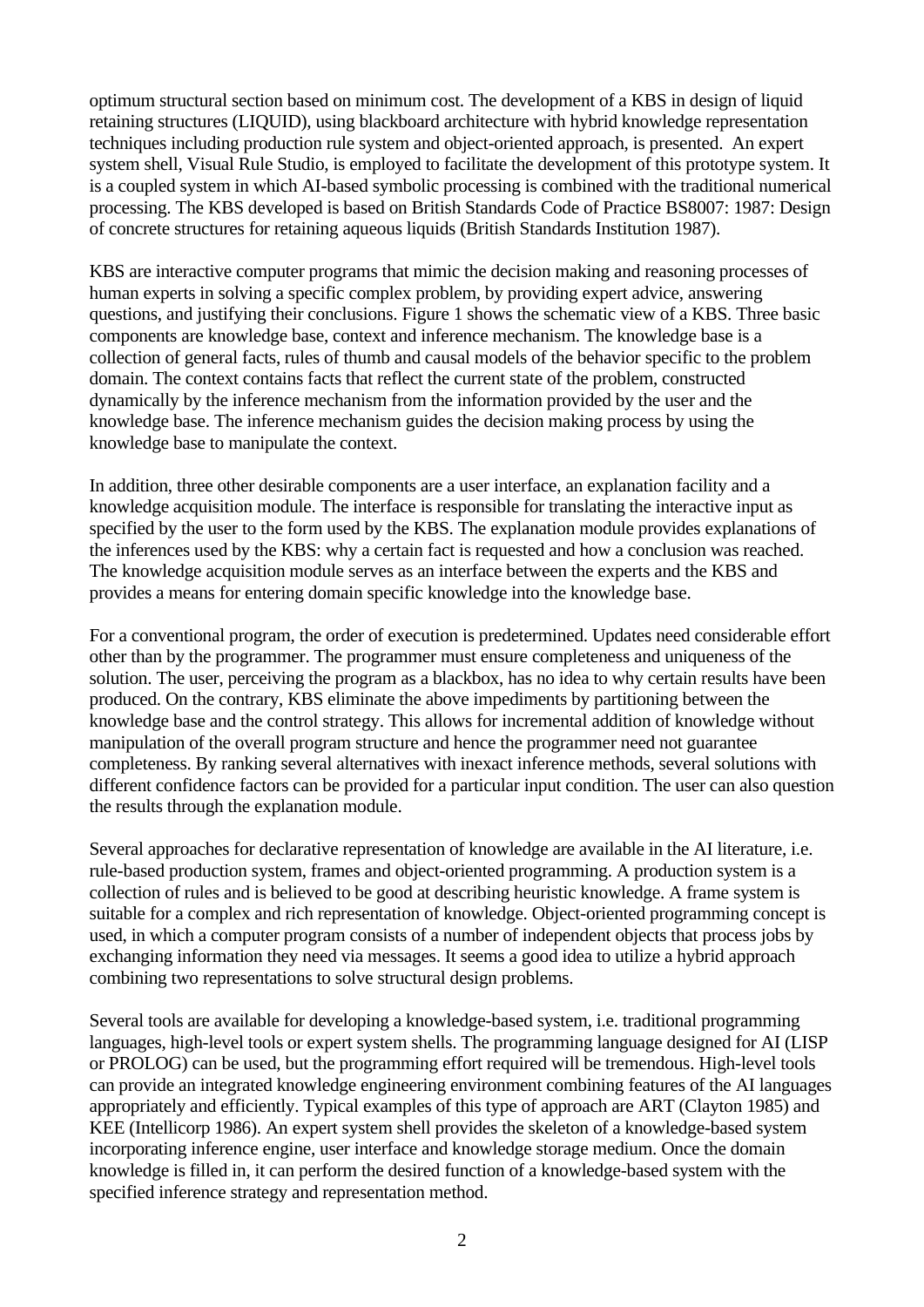#### **KNOWLEDGE ON DESIGN OF LIQUID RETAINING STRUCTURES**

#### **Different Configurations and Design Parameters**

Liquid retaining structure is a structure which is designed and constructed to retain aqueous liquid. It is subject to lateral liquid pressure and earth pressure when it is located underground. In Hong Kong, most of these structures are constructed using reinforced concrete with design life of 50 years. Crack widths need to be checked to ensure impermeability of concrete and prevention from corrosion of reinforcement.

Normally, two kinds of classification are used regarding liquid retaining structures, i.e. according to the shape or the location. Based on the shape, it is classified as rectangular, circular or polygon. Based on its location, it is classified as underground or above ground.

Compared with circular tank structure with the same width, rectangular liquid retaining structure has larger volume. However, because of stress concentration at corners, rectangular structures will be more vulnerable to failure. Since a circular structure can be constructed monolithically without any construction joints, it has better strength quality. With precise structural analysis, circular structure has a better control in deflection, crack width, bending moment resistance, axial compression resistance, and shear resistance than rectangular structure. Polygon liquid retaining structure is usually used for aesthetic purposes, such as a fountain in a garden and the retaining height is usually not very high. Its major design consideration is on crack width to ensure its impermeability and is seldom used in industrial or domestic fields.

Underground liquid retaining structure usually has larger base area, which cannot easily be supported by structure above the ground. In some cases, the tank is connected to underground pipe network system, in order to reduce maintenance cost, it will be constructed underground to suit the invert level of the pipe network system. The underground structure is mainly subjected to lateral earth pressure and lateral water pressure, which is due to the underground water table. Besides checking structural failure mode, bearing capacity of soil and settlement of structure also need to be checked. If the soil bearing capacity does not satisfy the requirement, pile or raft foundation will be required. Liquid retaining structure above the ground is mainly subject to liquid pressure due to its own retaining liquid. The structure can either rest on ground concrete slab immediately or rest on supports. Earthquake loading is another concern especially for fire prevention tanks. However this type of loading will not be considered in this paper.

There are a great variety of factors affecting the decision in selecting design criteria and design method. These factors are: dimensions, location, ground condition, support condition, groundwater conditions, aesthetic properties, design life, exposure condition, usage, roofing, availability of construction materials. Liquid retaining structures, like any other engineering structures, should not fail to satisfy any of its performance criteria. According to the Code of Practice BS8007, the two main classes of limit state to be considered are serviceability limit state and ultimate limit state. Serviceability limit state is design against deflection and crack width.

#### **Serviceability Limit State**

Cracks in reinforced concrete structures cannot be avoided. Moreover, concrete expands and contracts with the increase in temperature during hydration of cement and the subsequent fall in temperature. The effects of thermal contraction and drying shrinkage may be controlled by the provision of reinforcements and movement joints. The design calculations of both the serviceability limit state of cracking due to thermal and moisture effects and flexural effects can be tedious and time consuming.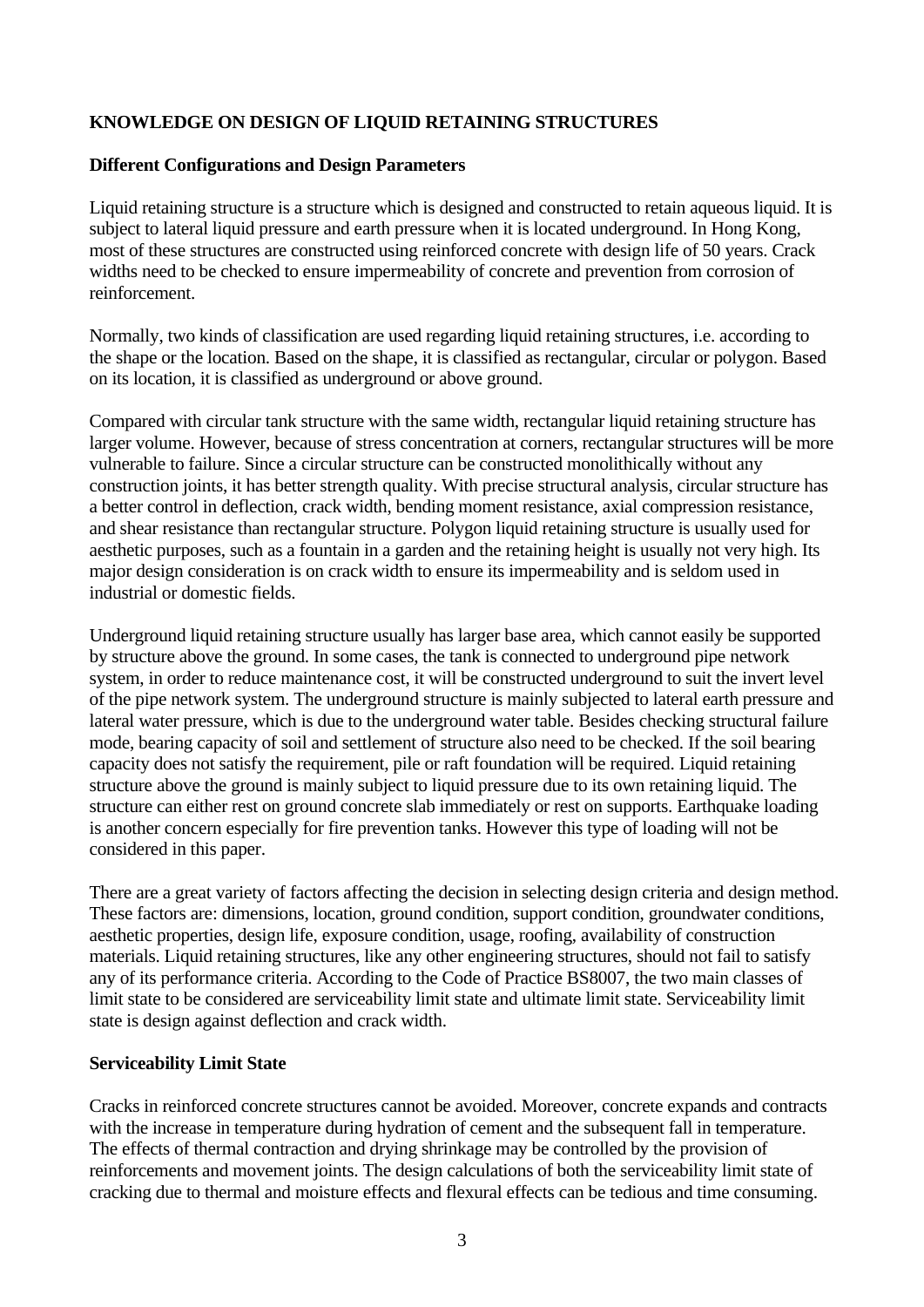In the design of liquid-retaining structures it is essential to restrict the width of cracks in the structure for direct tension and flexure or restrained temperature and moisture effects. This assumes that, if cracks do not exceed maximum design surface crack widths, they can heal autogeneously. Normal crack width control is 0.2mm while, for severe cases, allowable crack width is 0.1mm.

Appendix A of BS 8007 provides calculations of minimum reinforcement, crack spacing and crack widths in relation to temperature and moisture effects. Two criteria should be met. First of all, minimum reinforcement required to control the early thermal and shrinkage cracking (within three days) is related to the ratio between the direct tensile strength of immature concrete and the characteristic strength of reinforcement. Moreover, it should also be greater than the reinforcement ratio  $\rho$ , based on area of surface zone, determined from the following equation:

$$
\rho = (f_{ct}/f_b)(\phi/2 W_{max})(\alpha/2)(T_1+T_2)
$$
\n
$$
\tag{1}
$$

where  $f_{ct}$  = direct tensile strength of immature concrete

 $f_b$  = average bond strength between concrete and steel

 $\phi =$  bar diameter

 $W_{\text{max}}$  = maximum design surface crack width

 $\alpha$  = coefficient of thermal expansion of mature concrete

 $T_1$  = temperature rise due to hydration of cement

 $T_2$  = temperature fall due to seasonal variation

Appendix B of BS 8007 provides calculations of crack widths in mature concrete under structural loading. The service flexural capacity of different slab thickness and reinforcement arrangements under differing conditions of crack width limitation, concrete strength and cover differ. The design is based on the elastic theory for cracked section. Based on the equilibrium of forces, the neutral axis position is determined to be a function of the modular ratio and area of reinforcement of a given section and is independent of the applied moment. From BS 8007 Appendix B, the crack width W is determined from the following equation:

$$
W = \frac{3a_{cr}\varepsilon_m}{1 + 2(\frac{a_{cr} - c}{h - x})}
$$
\n(2)

where  $\varepsilon_m$  is the average strain for calculation of crack width allowing for concrete stiffening effect  $a_{cr}$  is the distance from the point considered to the surface of the nearest longitudinal bar c is the minimum cover to the tension reinforcement x is the neutral axis position

h is the slab thickness

In calculating crack width, BS 8007 gives allowance to the stiffening effect of concrete between cracks  $\varepsilon_m = \varepsilon_1 - \varepsilon_2$ (3)

where  $\varepsilon_1$  is the average strain for calculation of crack width  $\epsilon_2$  is the strain due to the stiffening effect of concrete between cracks

For crack width W of 0.2 mm

$$
\varepsilon_2 = \frac{b(h-x)^2}{3E_s A_s (d-x)}
$$
\n(4)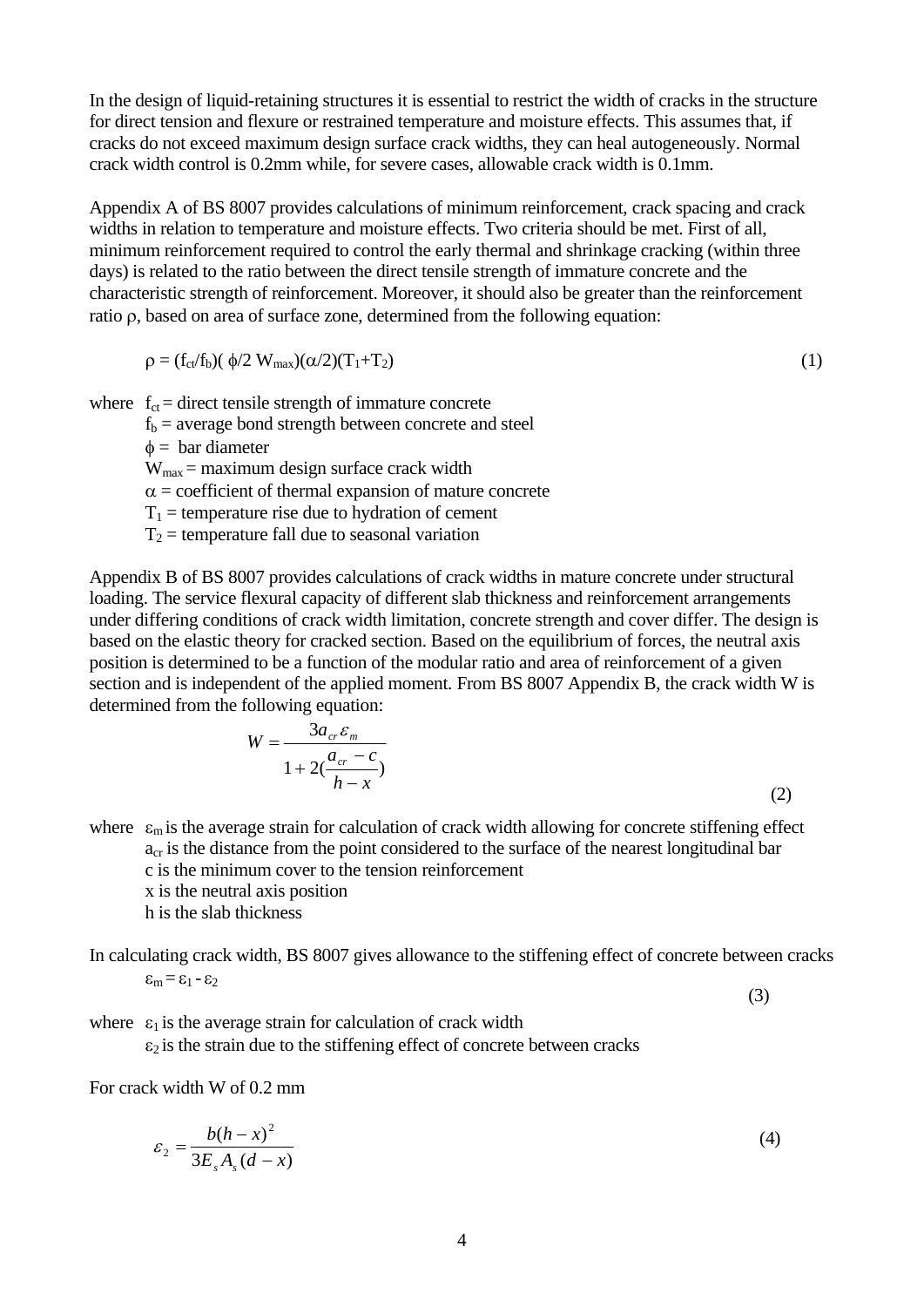For crack width W of 0.1 mm

$$
\varepsilon_2 = \frac{1.5b(h - x)^2}{3E_s A_s (d - x)}
$$
(5)

where d is the effective depth of section

b is the width of section  $E<sub>s</sub>$  is moduli of elasticity of reinforcement As is area of reinforcement.

#### **Ultimate Limit State**

The ultimate flexural capacity of a range of slab thickness and reinforcement arrangements under differing conditions of service and concrete strength and cover is calculated and tabulated in the KBS based on British Standards Code of Practice BS8110: 1985: Structural use of concrete (British Standards Institution 1985). Concrete stress is limited to 0.45 of the characteristic strength whilst reinforcement stress is limited to 0.87 of the yield strength. Besides, the neutral axis position and the lever arm are limited to 0.5 and 0.95 of the effective depth respectively. Part of a sample table showing ultimate moment capacity and unit cost of section (for concrete slab thickness 200-225mm, grade 40/20 concrete, high yield reinforcement, concrete cover 40mm, unit cost of concrete \$500/m<sup>3</sup>, unit cost of reinforcement \$3000/tonne) is shown in Table 1. Since all these design parameters can vary at different design situations and an enormous amount of data are involved, a Microsoft Access database file *Section* is used to store the table. Of course, in order to minimize the size of this database, some heuristics are used to limit the choice of some design parameters to only practical values. For examples: the concrete slab thickness is limited to 200, 225, 250, 275, 300, 350,400, 450, 500, 600, 700, 800, 900 and 1000 mm; allowable reinforcement sizes are 10, 12, 16, 20, 25, 32 and 40 mm; concrete cover is limited to 40, 50, 60 and 75 mm.

#### **Structural Optimization**

The unit cost per meter length of the concrete section (consisting of concrete area and reinforcement area) can be calculated and tabulated in the KBS. Each concrete section will have its service moment capacity, ultimate moment capacity, ultimate shear capacity, crack width limitation. Structural optimization can be effected so as to achieve the minimum unit cost per meter length of concrete section.

#### **KBS FOR DESIGN OF LIQUID RETAINING STRUCTURES (LIQUID)**

#### **Blackboard Architecture**

The blackboard architecture is intended to support development of systems in domains characterized by interaction between diverse sources of knowledge and hence provides a framework for integrating knowledge from several sources. The blackboard serves as a global data structure, which facilitates this interaction. A common analogy may be made to problem-solving in domains where a number of experts in different areas of specialties co-operate over the solution which any one of them could never achieve alone. In order to facilitate this process, they agree to use a blackboard to post (or write) any partial result they can contribute separately. Each expert takes turns to write on the blackboard and, in case more experts wish to write simultaneously, the conflict is resolved by some pre-defined strategy.

The blackboard architecture has been successfully used in solving a wide range of tasks, such as speech recognition, signal processing, and planning. (Engelmore & Morgan 1988) A blackboard system consists of a number of knowledge sources that communicate through a blackboard and are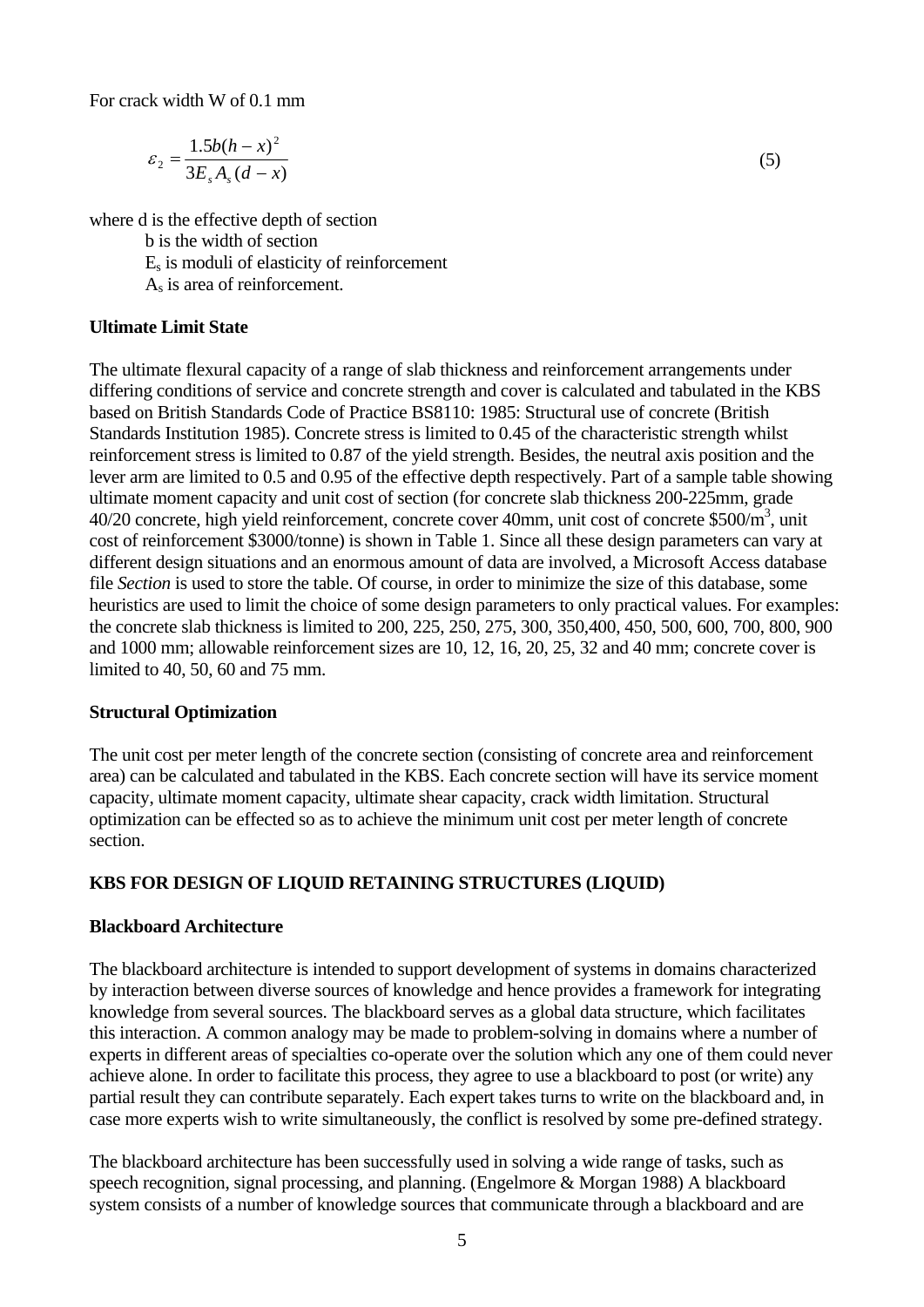controlled by an inference mechanism. Figure 2 shows the architecture of the current blackboard system. The main components of a typical blackboard system are knowledge sources, entries, blackboard, and inference mechanism.

The knowledge base consists of a number of knowledge sources (KSs), which contain the knowledge. These knowledge sources are independent chunks of knowledge and do not directly communicate with each other. Instead, they participate in the problem solving process by creating entries in a global database – the blackboard. Knowledge modules look at the blackboard to see if suitable data is present to trigger their execution. If they are selected, execution results in new or altered data on the blackboard, which will then trigger other knowledge modules. Solving a problem using blackboard architecture is based on cooperation of the knowledge modules present. Each knowledge source consists of a condition-action pair. Actions are executed whenever the conditions are satisfied in the blackboard.

Entries are the immediate results produced by the system. In a typical system, each entry has a certainty factor as well as a specification. The blackboard or context consists of the information or entries generated by the knowledge sources during the problem solving process. It is organized into a number of levels each representing different aspects or stages of the solution process. Each level contains objects and attributes that are important to the representation of the problem. Normally, knowledge sources are specific to certain levels in the blackboard, i.e., the activation of a certain knowledge sources depends on the entries generated at certain levels in the blackboard, while the actions of the knowledge source modify entries at some other level. The main units in the blackboard are hypotheses, which at various levels are related through structural relationships.

Design context and the processes in the design, both represented as objects, are organized separately. Declarative knowledge, divided into two groups (Design Status and Design Concept), is stored in the blackboard. Design Status contains attributes that represent indicators used to keep information of the current stage of every design entities. The processes in the design are represented in the knowledge source level. Multi-formalism approach is employed consisting of objects, rules, procedural methods, extensive numerical algorithm and databases.

Usually, in a typical blackboard model, the inference mechanism consists of the agenda (or scheduler) and the monitor. The agenda keeps track of all the events in the blackboard and calculates the priority of execution for knowledge sources that were generated as a result of the activation of other knowledge sources. The monitor takes the element with the highest priority and executes it. However, there is no fixed agenda and monitor in the current blackboard model. Since a scheduler is not applied, control of design process is performed by Process Control Knowledge modules in knowledge sources. These modules act opportunistically upon being triggered by user or situation during the design process. Since design steps in this system are explicitly seen on the main screen display, the sequence of design processes are primarily selected by the user. However, validity of the sequencing is checked by Process Control Knowledge modules in the knowledge source. Without fixed agenda, the user is free to change input parameters and check intermediate results given by the system during the design session.

Because of its modularity, the blackboard architecture enables easy incremental development of a software system. Developers can integrate different methods of knowledge representation in a single system because of the modularity of knowledge sources.

#### **Features of LIQUID**

To facilitate development of the knowledge-based system, expert system shell containing specific representation methods and inference mechanisms is employed. The knowledge base and explanation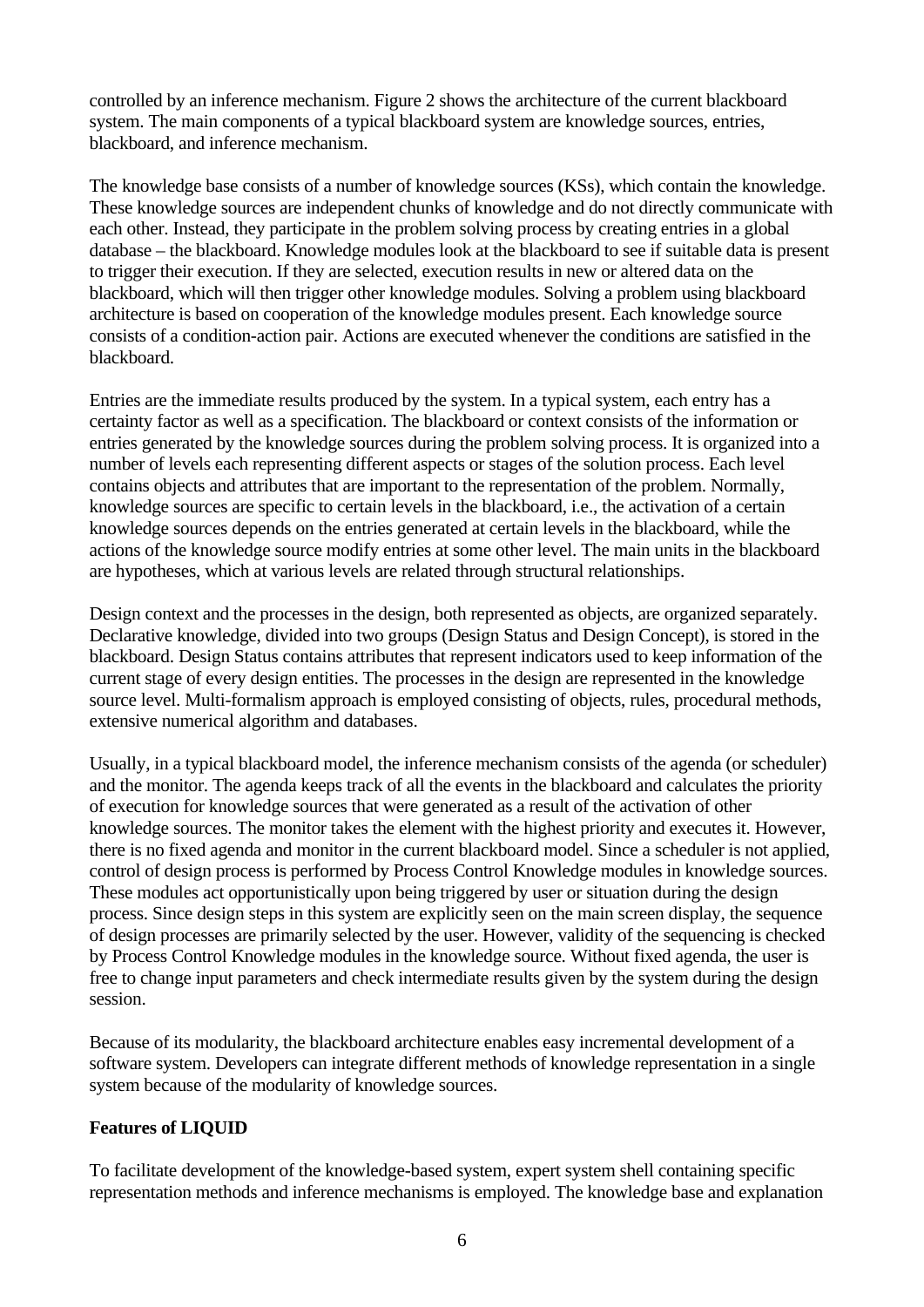facility of the system have been developed using a commercially available expert system shell called Visual Rule Studio which is a hybrid application development tool that integrates object-oriented techniques and expert system technology with traditional, procedural programming. (RuleMachine Corporation 1998) Visual Rule Studio installs as an integral part of Microsoft Visual Basic 5.0 as an ActiveX Designer. By isolating rules as component objects, separate from objects and application logic, the shell allows developers to leverage the proven productivity of today's component oriented development tools, such as Visual Basic. Rule development becomes a natural part of the component architecture development process. It produces objects that can interact with virtually any modern development product.

Objects are used to encapsulate knowledge structure, procedures, and values. An object's structure is defined by its class and attribute declarations within a RuleSet. Object behavior is tightly bound to attributes in the form of facets, methods, rules, and demons. Figure 3 shows the structure of Visual Rule Studio components. Each attribute of a class has a specific attribute type. The attribute types are compound, multicompound, instance reference, numeric, simple, string, interval, and time. Facets provide control over how the inference engines process and use attributes. Methods establish developer-defined procedures associated with each attribute. The set of backward-chaining rules that conclude the same attribute is called the attribute's rule group. The set of forward-chaining demons that reference the same attribute in their antecedents is called the attribute's demon group.

LIQUID combines expert systems technologies, object-oriented programming, relational database models and hypertext/graphics in Microsoft Windows environment. By defining various types of windows as different classes, such as Check Box, Option Button, List Box, Command Button, Text Box, etc., they can inherit common characteristics or/and possess their own special properties.

The knowledge used has been acquired mostly from written documents such as code of practice, textbooks and design manuals and complemented by experienced engineers involved with the design of liquid retaining structures. The domain knowledge is translated into procedures and methods using object-oriented representation. The system can be compiled and encrypted to create a run-only system. This run-only system can be installed on a microcomputer for office use. The user can always overrule any design options and recommendations provided by the system. In other words, it plays the role of a knowledgeable assistant only.

The input data provided by the user will be rejected if it is not within the range specified. It can explain its line of reasoning for obtaining an answer. It provides in multi-window graphics text display where graphic images are combined with valuable textual information. This kind of intelligent graphics is extremely valuable to structural designers because it enhances their confidence in the design provided by the knowledge-based system.

The system offers a friendly user interface. Mouse, keyboard, or both can be used to navigate the application. The use of a mouse or other pointing device makes the data entry a simple task even for novice computer users. As such, users simply point and click their way through the process to appreciate the dynamic behavior of the system. Input data entry is kept at minimum. Input data are provided by the user mostly through selection of appropriate values of parameters from the menus and providing answers to the queries made by the system.

The inference engines control the strategies that determine how, from where, and in what order a knowledge base draws its conclusions. These inference strategies model the reasoning processes an expert uses when solving a problem. The Process Control Knowledge module involves metalevel knowledge which establishes the problem solving strategy and controls the execution of the Design Knowledge modules. It evaluates the Design Status and decides what action should be performed mainly in data-driven forward chaining mechanism. The knowledge representations of the Design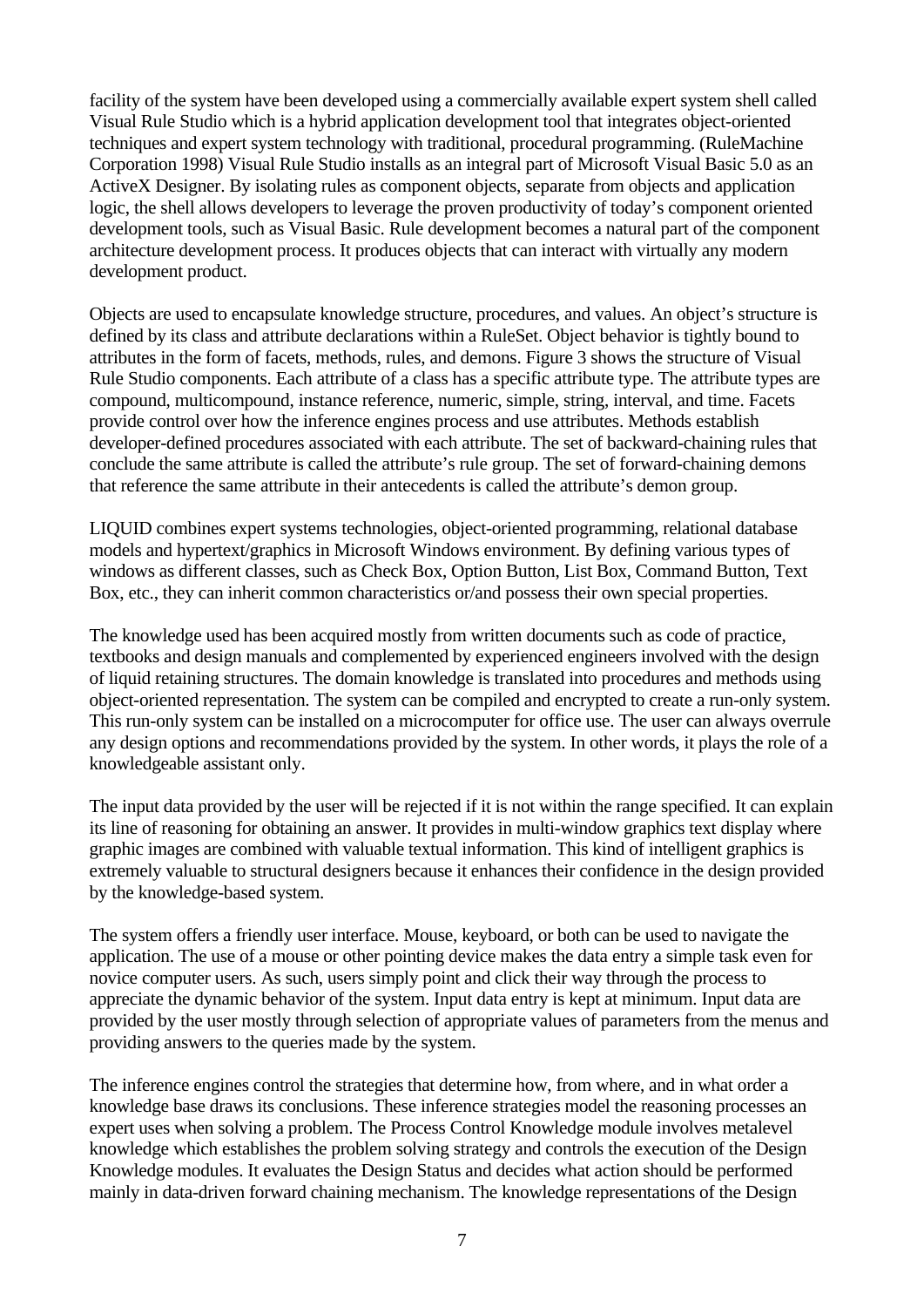Knowledge modules, however, need both forward and backward chaining inference mechanism to arrive at the solution.

# **EXAMPLE OF CONSULTATION SESSION**

In order to demonstrate how LIQUID assist engineer in the preliminary design of liquid retaining structure, a sample run is demonstrated in this section. The purpose of the design is to find a feasible optimum structural section in term of minimum unit cost per meter length, based on the standard slab thickness and reinforcement size as well as bar spacing. Little explanation facility is required since each screen display was designed to be user-friendly to follow.

Upon execution of the package LIQUID, the main menu screen is displayed as shown in Figure 4. A number of command buttons representing different design functions, which are grouped into three groups: Preliminary Design, Detailed Design, and Design Summary, can be activated by a mouse. Alternatively, a pull-down menu can also be employed for the same purpose. Tool-tip-text, giving detailed description on the function of the command button, is also available when the mouse pointer is dragged and placed over the button. It should be noted that only a few buttons, including Structural specification Button, Help Button, Exit Button, Restart Button, are enabled and all the others requiring the completion of some pre-requisite processes are disabled.

To start the preliminary design of liquid retaining structure in this example, Structural specification in Preliminary design has to be selected. Structural specification display is then popped up as shown in Figure 5. The user is required to input the basic spatial requirements, which are volume, height, shape, location, exposure condition, density of liquid and, if the shape is rectangular, the width/breadth ratio. The validity of the data input will be checked and, if any data are not within normal limits, warning message will be displayed to guide the correct input. Simple structural analysis program will be evoked to determine the maximum service and ultimate moments, shear force, deflection, etc. By selecting Search for configuration Button, LIQUID will search for 15 feasible alternative sections from the database *Section* which will be shown in Figure 6.

Back to the main menu, the next process is to select Alternative Evaluation where the system will evaluate each of these 15 recorded feasible configuration by using engineering heuristic based on span/depth ratio, unit cost and stability. As shown in Figure 6, 15 best alternative sections will be tabled in order of minimum unit cost per meter length which can satisfy all the criteria including crack width and strength. The computation of unit cost per meter length includes only the material cost of concrete and reinforcement and excludes cost of formwork and excavation. Here, it must be noted that it is not necessary for the user to adopt the best alternative proposed by the system, which has the minimum unit cost per meter length. The user can override the system's decision by clicking the User's section Option Button and choose any among the 15 proposed alternatives by pointing it in the table. The user can also view the database of sectional properties as well as make changes to the default parameters by selecting Sectional property Button.

Screen showing details of sectional properties with default material properties, concrete cover and unit cost of materials is shown in Figure 7. The user can change any of these default parameters from a list of available choices. The database will then be updated, reflecting the corresponding changes, to give the revised service moment capacity, ultimate moment capacity, ultimate shear capacity and unit cost per meter length.

When the Crack width checking Button is selected from the main menu, details of the chosen parameters, the actual crack width and the statement on whether or not the crack width criterion is satisfied will be shown in Figure 8. In this example, the computed actual crack width under the current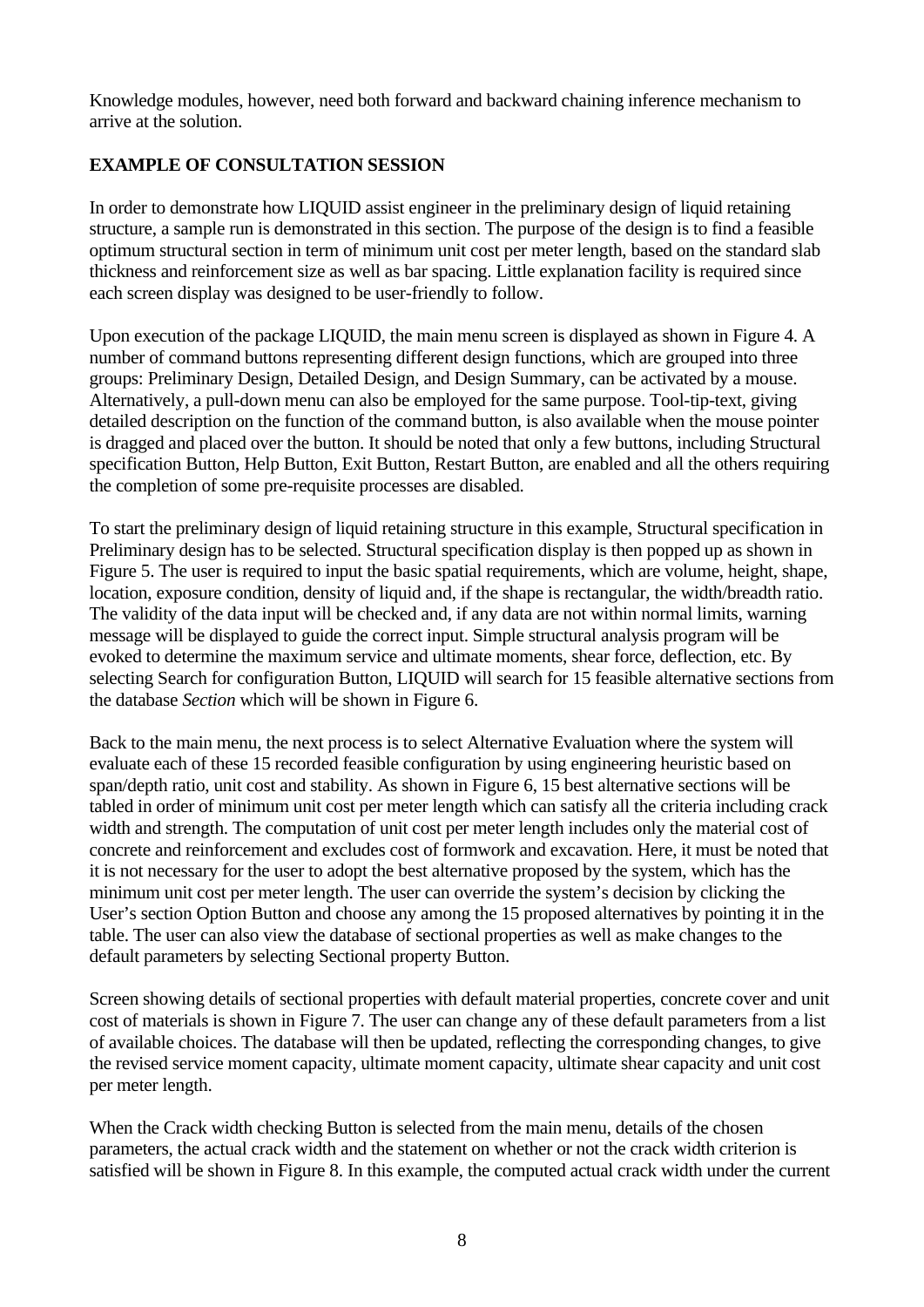configuration is 0.17 mm which is less than the designed crack width of 0.2 mm and hence the crack width criterion is satisfied under the provision of BS 8007.

### **Further Development**

In order to improve the accuracy of structural analysis results, a rigorous commercially available finite element analysis package can be evoked as an external program in the detailed design stage and integrated into knowledge-based system. A model generation program will be required to generate files containing information such as nodal coordinates, member connectivity, support condition and loading specification which are ready to be analyzed by the analysis program.

## **CONCLUSIONS**

A great variety of factors affect decisions in selecting design criteria and design parameters. An integrated microcomputer knowledge-based system (LIQUID), which provides much information necessary to make decisions, was developed to combine expert knowledge with conventional algorithmic programming and relational databases. Advice of structural optimization can be effected in the preliminary design stage so as to achieve the minimum unit cost per meter length of concrete section. It has been demonstrated that the hybrid knowledge representation approach combining production rule system and object-oriented programming technique to the design of liquid retaining structures is possible with the implementation of blackboard system architecture. It is appropriate to integrate algorithmic and symbolic programming on structural design into a single computer-aided environment running under a Windows platform. The educational spin-off of knowledge-based systems in training novice engineers or in transferring knowledge cannot be overemphasized.

## **REFERENCES**

Adeli, H. and Hawkins, D.W. (1991) A Hierarchical Expert System for Design of Floors in Highrise Buildings, *Computers & Structures*, 41(4): 773-778.

Engelmore, R. and Morgan, T. (1988) *Blackboard Systems*, Addison\_Wesley, Wokingham.

British Standards Institution (1987) *BS 8007:Design of Concrete Structures for Retaining Aqueous Liquids*, British Standards Institution, London.

British Standards Institution (1985) *BS 8110:Structural Use of Concrete*, British Standards Institution, London.

Chau, K.W. (1992) An Expert System for the Design of Gravity-type Vertical Seawalls, *Engineering Applications of Artificial Intelligence*, 5(4): 363-367.

Chau, K.W. and Chen, W. (2001) An Example of Expert System on Numerical Modelling System in Coastal Processes, *Advances in Engineering Software*, 32(9): 695-703.

Chau, K.W. and Ng, Vitus (1996) A Knowledge-Based Expert System for Design of Thrust Blocks for Water Pipelines in Hong Kong, *Journal of Water Supply Research and Industry - Aqua*, 45(2): 96-99.

Chau, K.W. and Yang, Wen-wu (1992) A Knowledge-Based Expert System for Unsteady Open Channel Flow, *Engineering Applications of Artificial Intelligence*, 5(5): 425-430.

Chau, K.W. and Yang, Wen-wu (1994) Structuring and Evaluation of VP-Expert Based Knowledge Bases, *Engineering Applications of Artificial Intelligence*, 7(4): 447-454.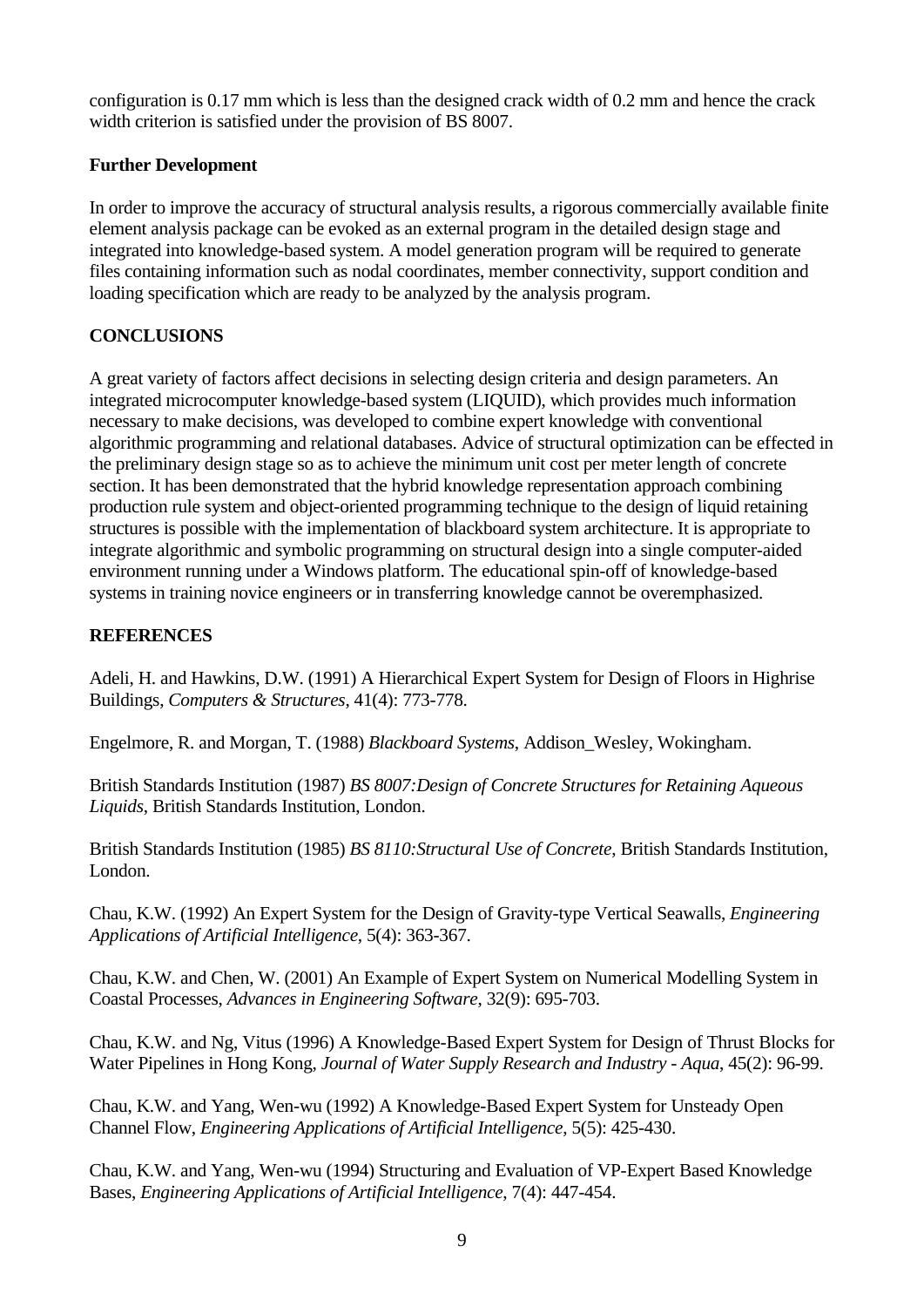Chau, K.W. and Zhang, X.N. (1995) An Expert System for Flow Routing in a River Network, *Advances in Engineering Software*, 22(3): 139-146.

Clayton, B.D. (1985) "ART-Programming Tutorial, Vols 1-3", Inference Corporation, Los Angeles, California, U.S.A.

IntelliCorp (1986) "KEE Software Development User Manual", 3<sup>rd</sup> ed.

Kitzmiller, C.T. and Kowalik, J. S. (1987) Coupling Symbolic and Numeric Computing in Knowledge-Based Systems, *AI Magazine*, Summer: 5-90.

Lin, S. and Albermani, F. (2001) Lattice-Dome Design Using a Knowledge-based System Approach, *Computer-aided Civil and Infrastructure Engineering*, 16(4): 268-286.

RuleMachines Corporation (1998) Visual Rule Studio Developer's Guide, Indialantic.

Tah, J.H.M. and Carr, V. (2001) Knowledge-based Approach to Construction Project Risk Management, *Journal of Computing in Civil Engineering, ASCE*, 15(3): 170-177.

Waheed, A. and Adeli, H. (2000) A Knowledge-based System for Evaluation of Superload Permit Applications, *Expert Systems with Applications*, 18(1): 51-58.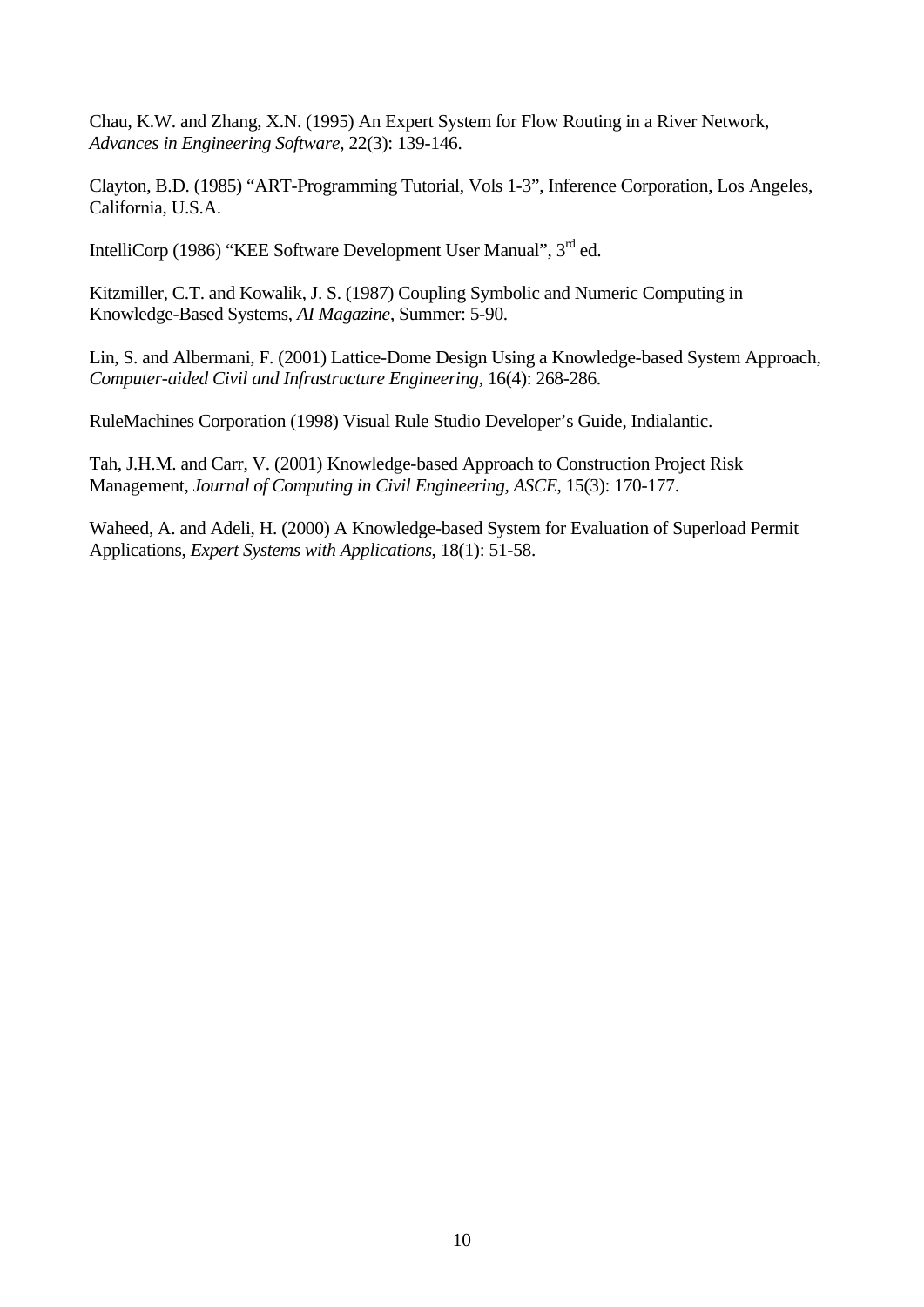| Slab      | Bar size | Bar     | Concrete | Bar area   | Ultimate | Ultimate | Unit cost                     |
|-----------|----------|---------|----------|------------|----------|----------|-------------------------------|
| thickness | (mm)     | spacing | cover    | percentage | moment   | shear    | $(\frac{\text{S}}{\text{m}})$ |
| (mm)      |          | (mm)    | (mm)     | $(\% )$    | (kNm/m)  | (kN/m)   |                               |
| 200       | 10       | 125     | 40       | 0.41       | 37       | 107      | 130                           |
| 200       | 12       | 150     | 40       | 0.49       | 44       | 114      | 136                           |
| 200       | 10       | 100     | 40       | 0.51       | 46       | 116      | 137                           |
| 225       | 10       | 125     | 40       | 0.35       | 43       | 114      | 142                           |
| 200       | 16       | 225     | 40       | 0.59       | 51       | 120      | 142                           |
| 200       | 12       | 125     | 40       | 0.59       | 52       | 121      | 143                           |
| 200       | 16       | 200     | 40       | 0.66       | 57       | 125      | 147                           |
| 225       | 12       | 150     | 40       | 0.42       | 51       | 121      | 148                           |
| 225       | 10       | 100     | 40       | 0.44       | 54       | 123      | 149                           |
| 200       | 12       | 100     | 40       | 0.73       | 64       | 130      | 153                           |
| 200       | 16       | 175     | 40       | 0.76       | 64       | 130      | 154                           |

Table 1. Part of sample table showing ultimate moment capacity and unit cost of section (for concrete slab thickness 200-225mm, grade 40/20 concrete, high yield reinforcement, concrete cover 40mm, unit cost of concrete \$50/m<sup>3</sup>, unit cost of reinforcement \$3000/tonne)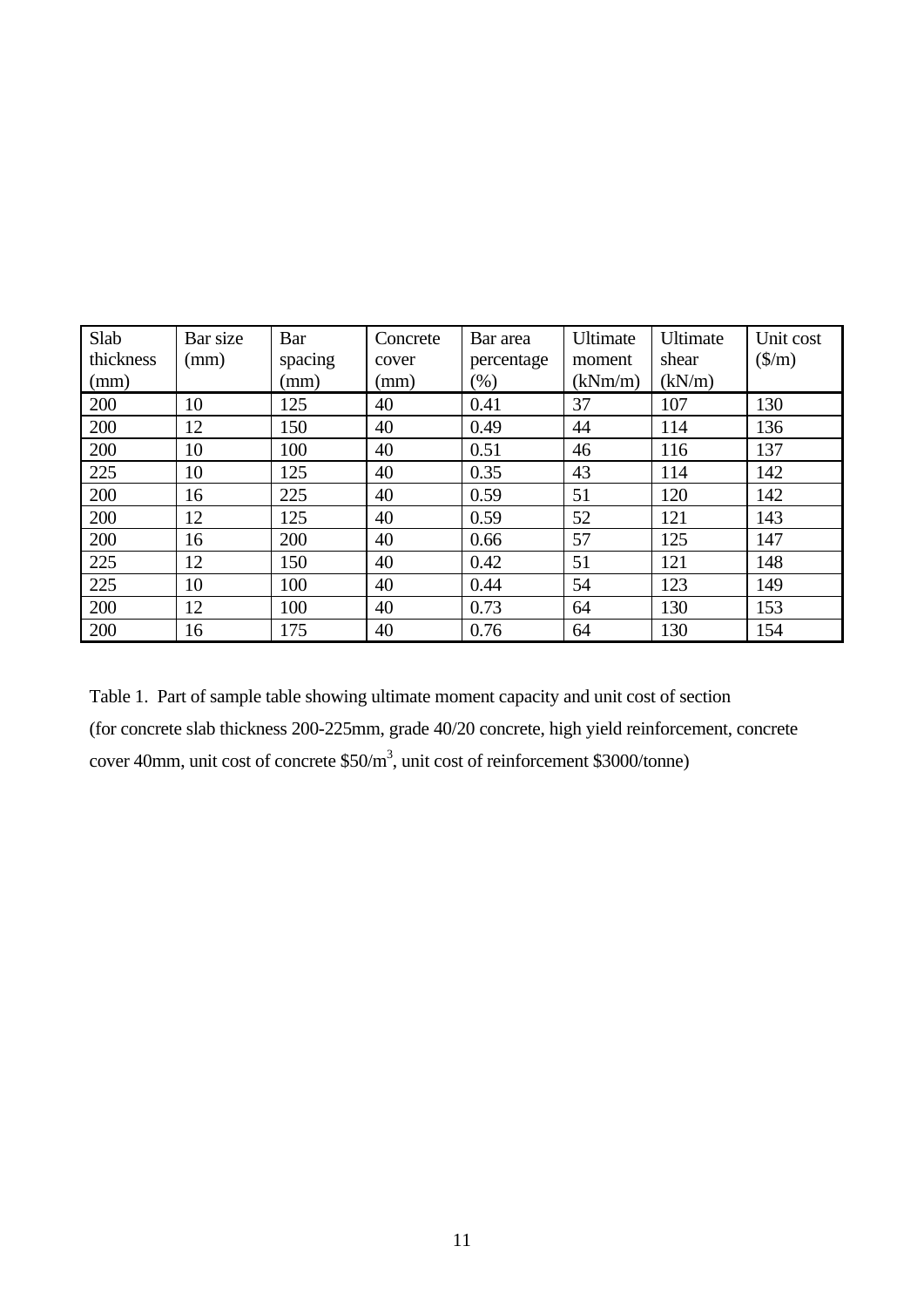

**Figure 1** Schematic View of a Knowledge-based System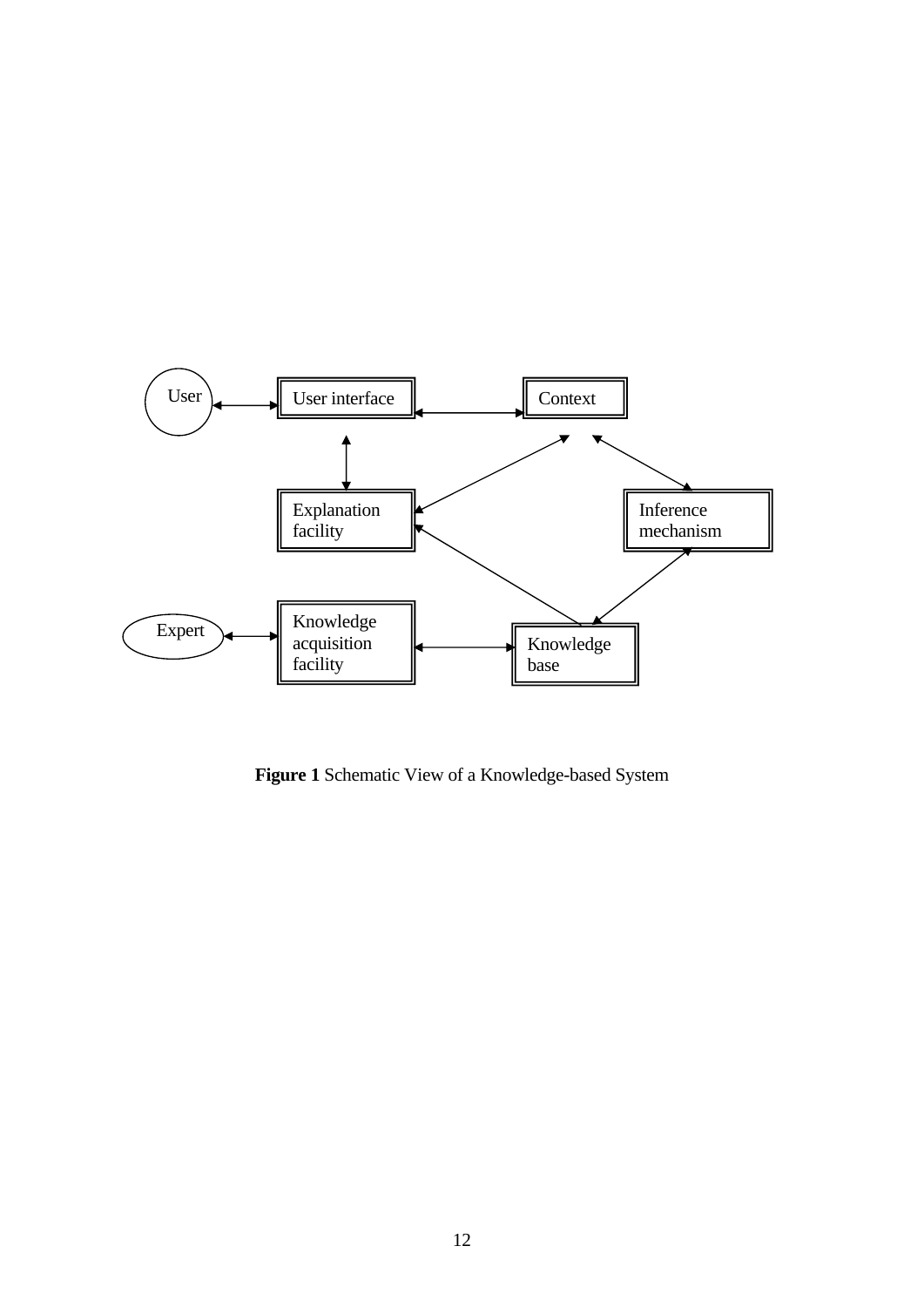



**Figure 2** Blackboard Architecture of the Current KBS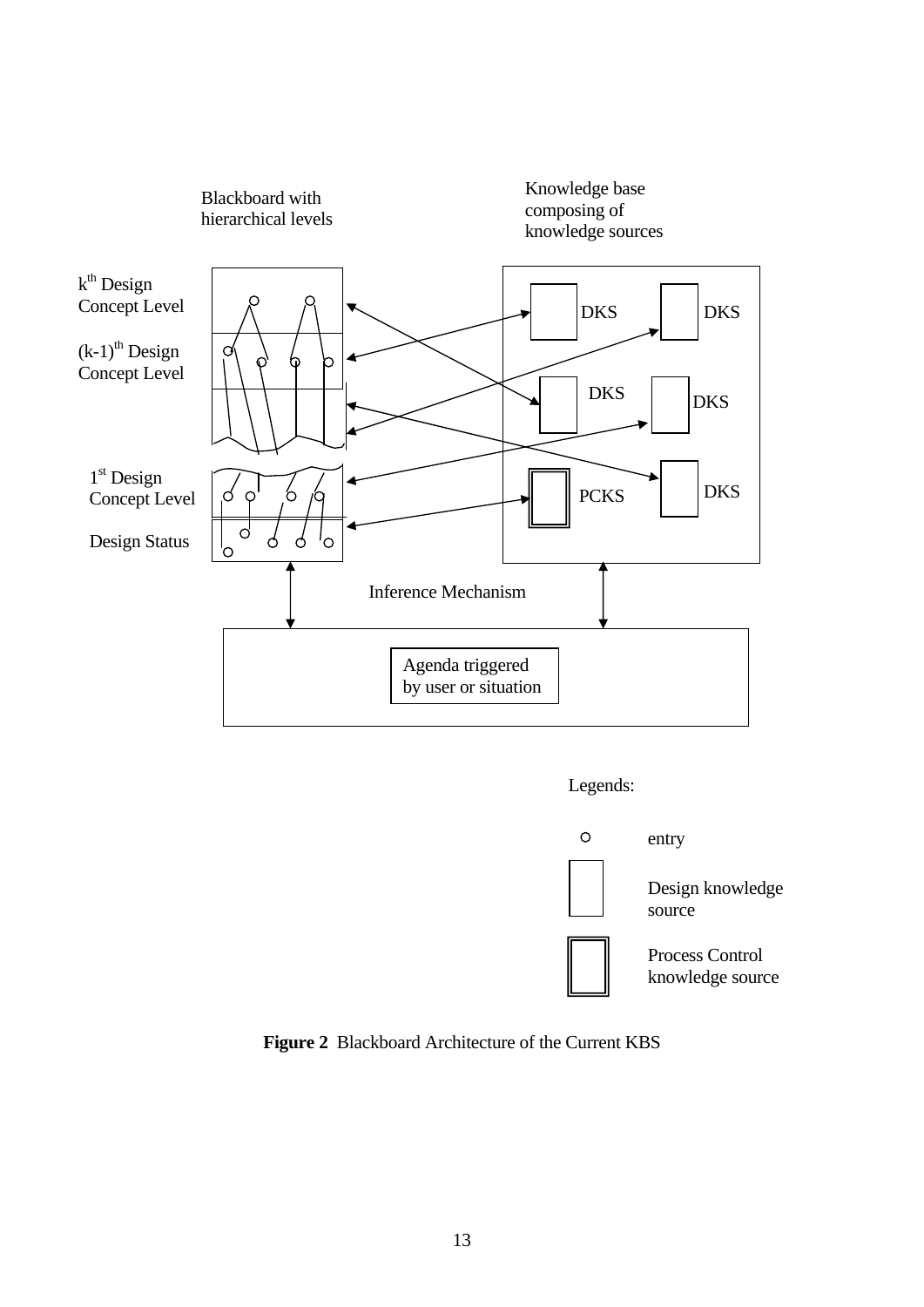

**Figure 3** Structure of Visual Studio Components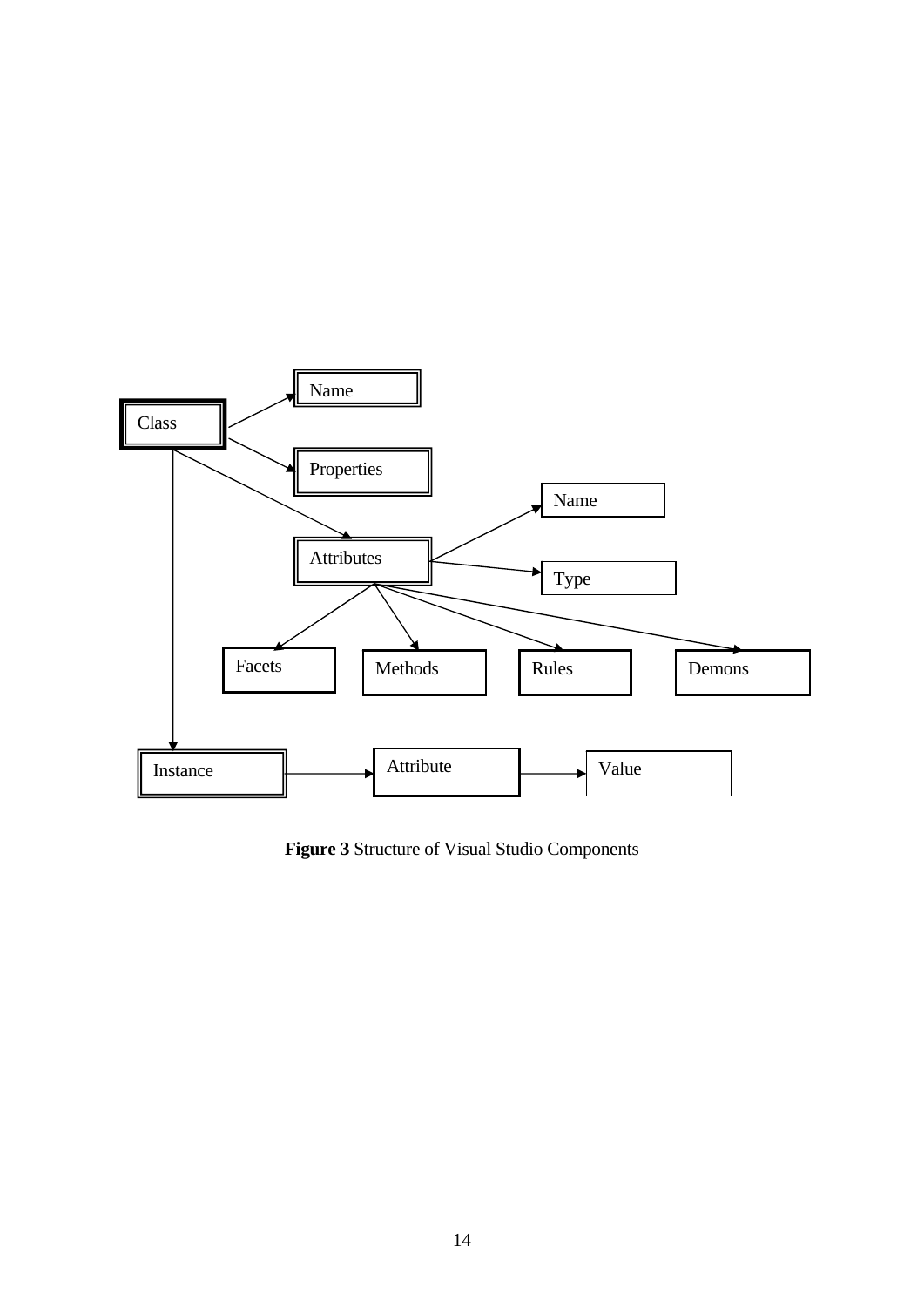

**Figure 4** Main menu of the knowledge-based system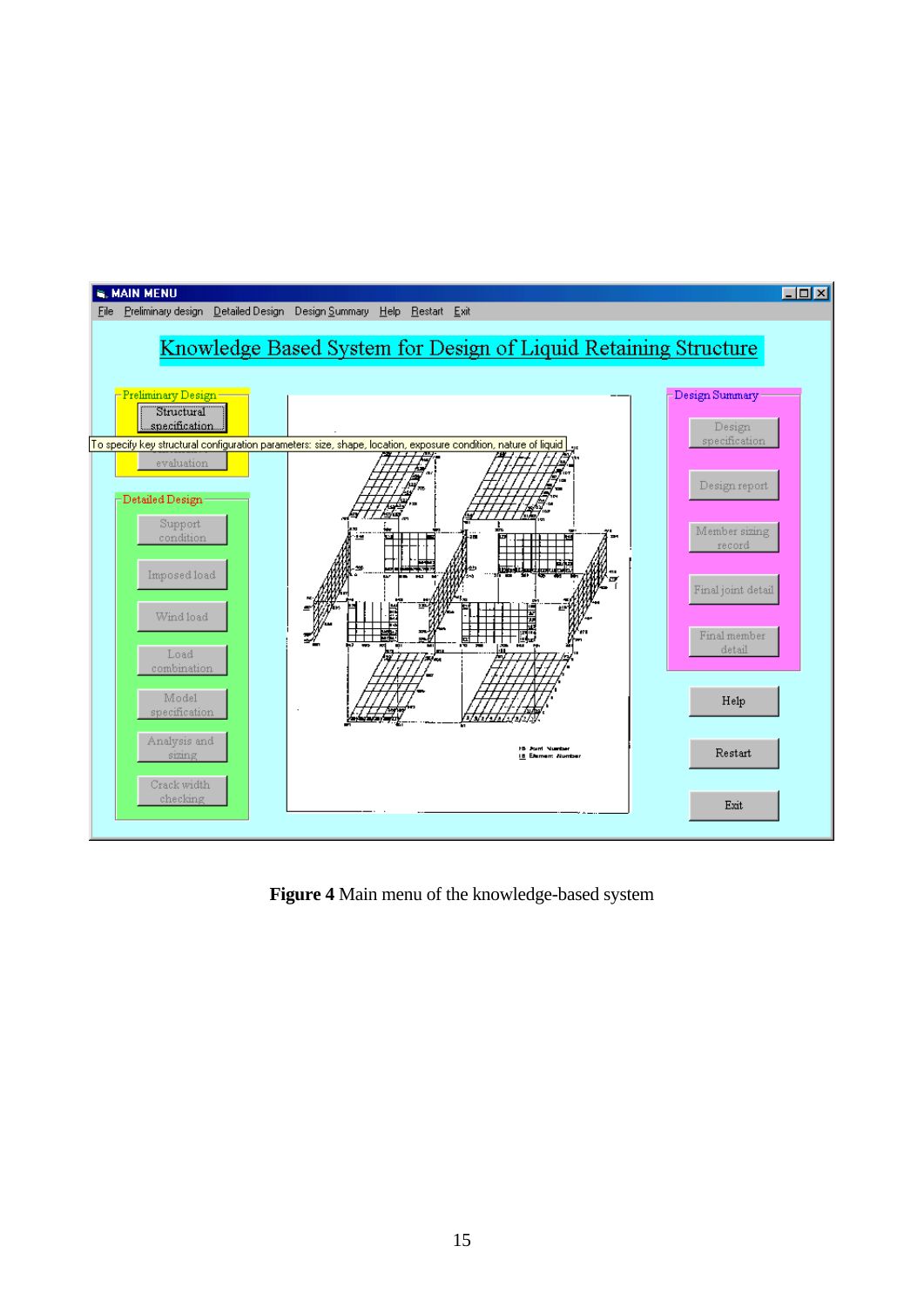| <b>R. PRELIMINARY DESIGN</b>                             | <b>Structural Specification</b>  | $ \Box$ $\times$                                                      |
|----------------------------------------------------------|----------------------------------|-----------------------------------------------------------------------|
| Spatial requirements                                     |                                  | $\mathsf{\neg Location}\vspace{-1pt}$                                 |
| Volume required<br>m <sup>3</sup><br>8.22                | Rectangular (2)<br>compartments) | <b>C</b> Underground<br>C Elevated                                    |
| Height<br>1.25<br>m                                      |                                  | Exposure condition:<br>$\odot$ Severe exposure<br>(0.2mm crack width) |
| Shape of structure<br>C Rectangular (single compartment) |                                  | $\bigcirc$ Very severe exposure<br>(0.1 mm crack width)               |
| C Rectangular (2 compartments)                           | Density of liquid<br>1000        | Width/breadth ratio<br>kg/m3<br>1.14167                               |
| $C$ Circular                                             | Search for<br>configurations     | Cancel<br>Help                                                        |
|                                                          |                                  |                                                                       |

**Figure 5** Screen showing structural specification in preliminary design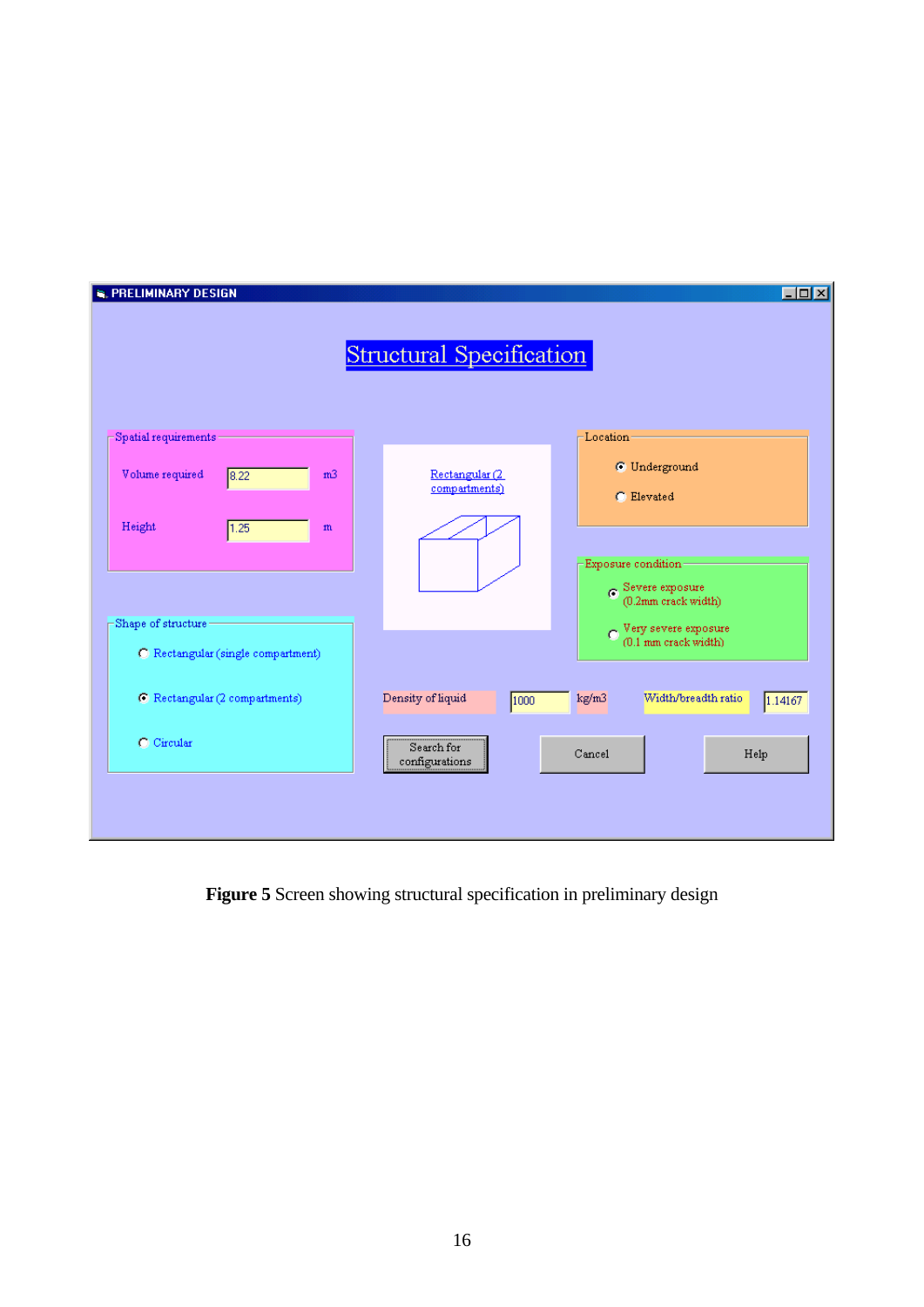| R. PRELIMINARY DESIGN: Proposed alternatives |
|----------------------------------------------|
|----------------------------------------------|

#### $\Box$

#### Proposed Alternative Configurations AlternativeNumber | SlabThickness(mm) | BarSize(mm) | BarSpacing(mm) | BarArea(mm2/m) | SpanDepthRatio | UnitCost(\$/m) |  $\overline{1}$ 200  $\overline{10}$ 125 628  $\overline{8.8}$ 130  $\blacktriangleright$  $\overline{2}$ 150 754  $\overline{200}$  $\overline{12}$  $\overline{8.9}$ 136  $\overline{3}$  $\overline{100}$ 785  $\overline{8.8}$ 137  $\overline{200}$  $\overline{10}$  $\overline{4}$  $\frac{1}{225}$  $\overline{125}$  $\overline{76}$  $\overline{142}$  $\overline{10}$  $\overline{628}$  $\overline{200}$  $\overline{225}$ 894  $\overline{9}$  $\overline{142}$  $\overline{16}$  $\overline{6}$  $\overline{200}$  $\overline{12}$  $\overline{125}$ 905  $\overline{8.9}$  $\overline{143}$  $\overline{7}$ 200  $\overline{16}$ 200 1005  $\overline{9}$ 147  $\overline{77}$  $\overline{8}$ 225  $\overline{12}$ 150 754 148  $\overline{9}$ 225  $10$  $100$ 785  $7.6$ 149  $\overline{10}$  $\overline{200}$  $\overline{12}$  $100$ 1131  $\overline{8.9}$ 153  $\overline{11}$  $\overline{200}$  $\overline{16}$ 175 1149  $\overline{9}$ 154  $\overline{12}$  $\overline{200}$  $\overline{20}$ 275 1142  $\overline{9.1}$ 154  $\overline{13}$  $\overline{225}$  $\overline{12}$  $\overline{125}$ 905  $\overline{77}$ 155  $\overline{14}$  $\overline{200}$  $\overline{20}$ 250 1257  $9.1$ 159  $\overline{15}$ 1005  $\overline{77}$ 225 16 200 160 Method of best alternative selection Evaluation message

System's selection A total of 15 feasible alternatives are listed. The slab thickness  $200\mathrm{mm}$ with reinforcement diameter 10mm at spacing 125mm is the optimal  $\bigcirc$ User's selection solution and has the minimum cost per metre length. Detail of Sectional  $S<sub>elect</sub>$  $C$ ancel Help  $\n *alternative*\n$ property Select configuration

**Figure 6** Screen showing 15 alternative sections with unit cost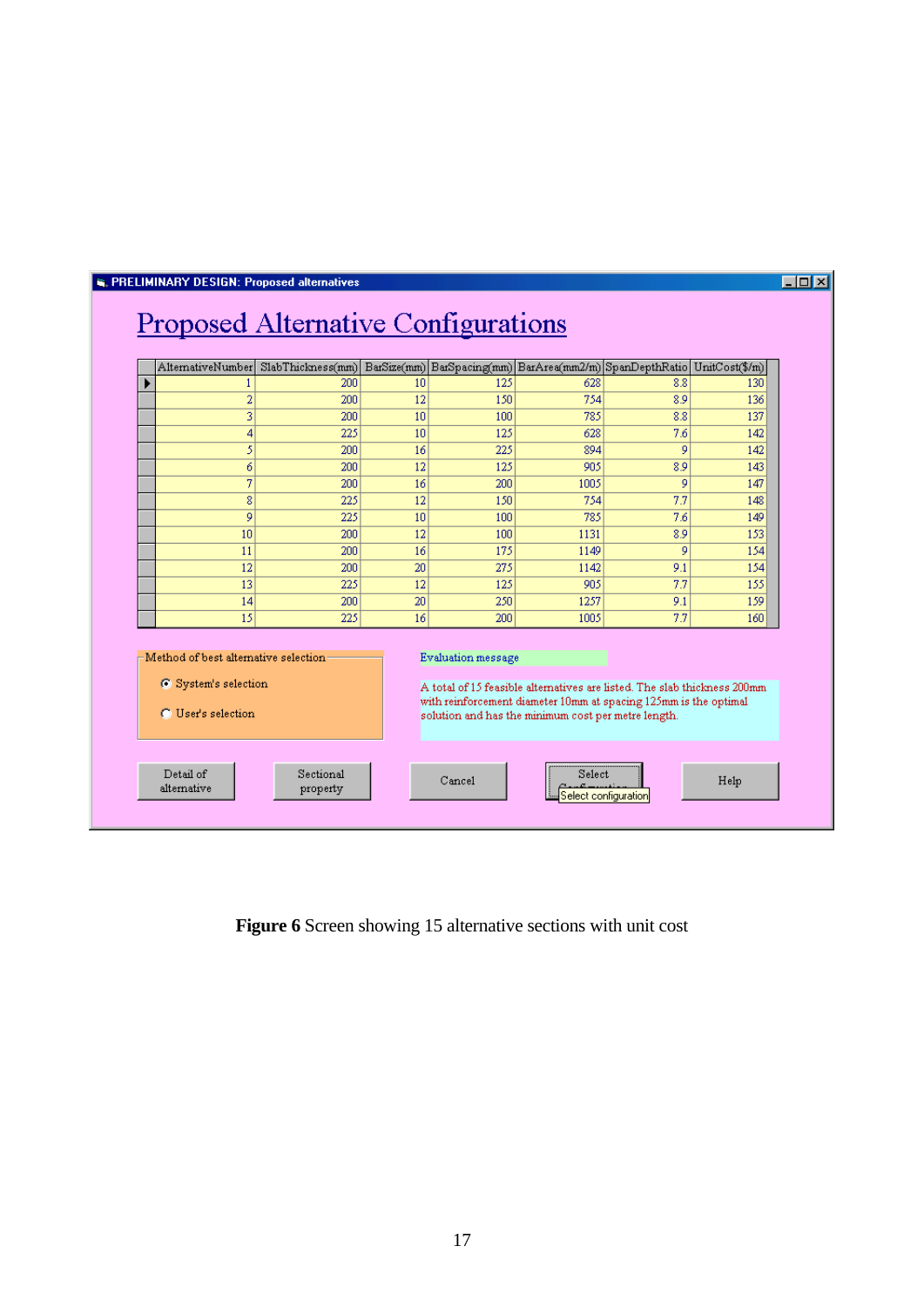|   | BarAreaPercentage(%)                          |                               |                                             | UnitCost(\$/m) ServiceMoment(kNm/m) UltimateMoment(kNm/m) | UltimateShear(kN/m) Maximur |                                     |
|---|-----------------------------------------------|-------------------------------|---------------------------------------------|-----------------------------------------------------------|-----------------------------|-------------------------------------|
|   | 0.41                                          | 130                           | 24                                          | 37                                                        | 107                         |                                     |
|   | 0.49                                          | 136                           | 25                                          | 44                                                        | 114                         |                                     |
|   | 0.51                                          | 137                           | 28                                          | 46                                                        | 116                         |                                     |
|   | 0.35                                          | 142                           | 29                                          | 43                                                        | 114                         |                                     |
|   | 0.59                                          | 142                           | 26                                          | 51                                                        | 120                         |                                     |
|   | 0.59                                          | 143                           | 29                                          | 52                                                        | 121                         |                                     |
|   | 0.66                                          | 147                           | 28                                          | 57                                                        | 125                         |                                     |
|   | 0.42                                          | 148                           | 31                                          | 51                                                        | 121                         |                                     |
|   | 0.44                                          | 149                           | 35                                          | 54                                                        | 123                         |                                     |
|   | 0.73                                          | 153                           | 36                                          | 64                                                        | 130                         |                                     |
|   | 0.76                                          | 154                           | 32                                          | 64                                                        | 130                         |                                     |
| ∢ | 0.76                                          | 154                           | 20 l                                        | 63.                                                       | 120                         | ٠                                   |
|   | Grade of concrete:<br>Grade of reinforcement: | 40<br>High yield deformed bar | $\vert \cdot \vert$<br>$\blacktriangledown$ | Concrete cover:<br>Aggregate type:                        | 40<br>Granite or basalt     | ۰                                   |
|   | Unit cost of concrete:                        | \$ 500                        | /m <sub>3</sub>                             | Temperature variation:                                    | 165                         | $_{\rm oC}$<br>$\blacktriangledown$ |

**Figure 7** Screen showing sectional properties allowing changes to design parameters